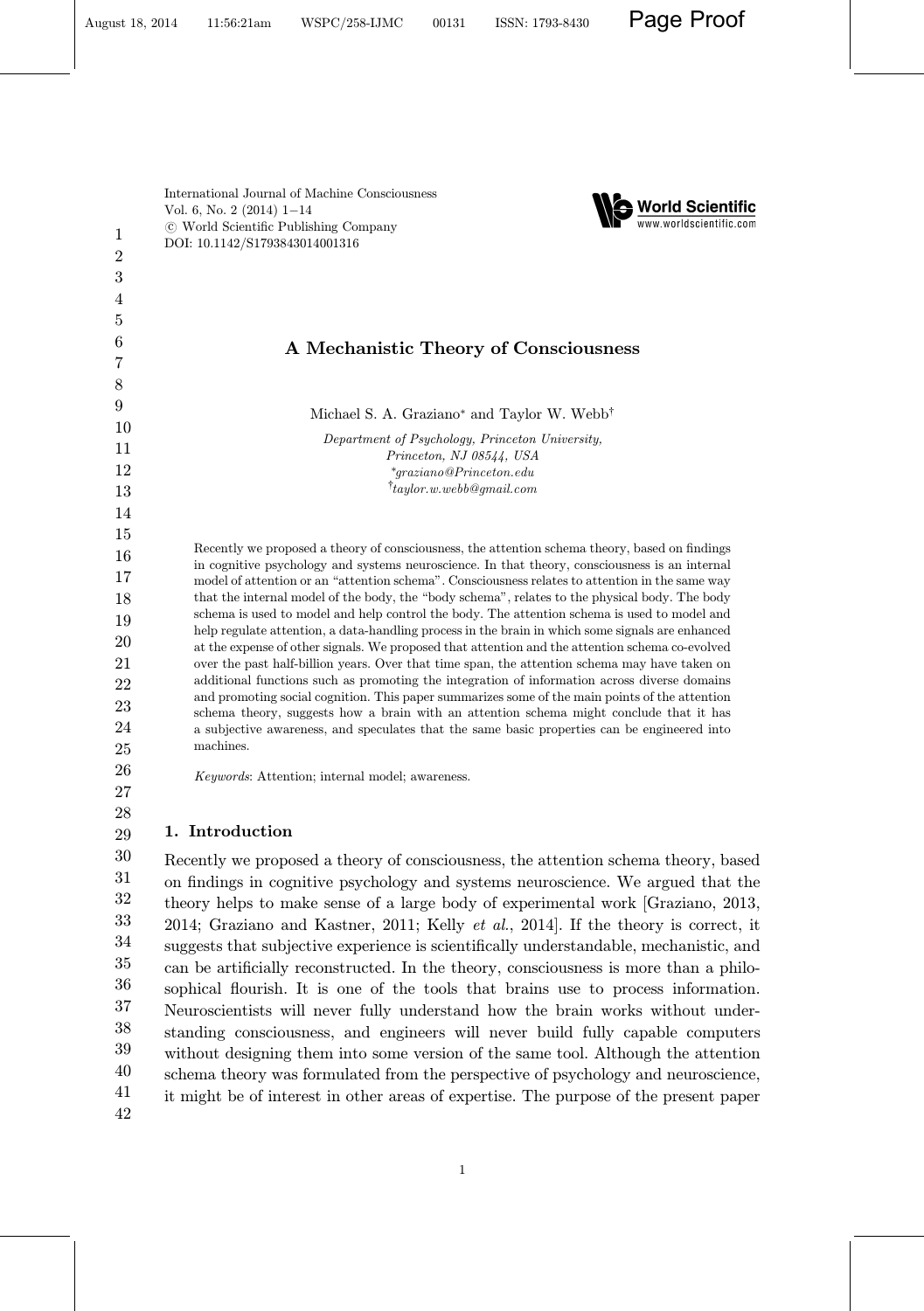is to communicate some of the main points of the theory to an audience outside neuroscience. 1 2

Consciousness is difficult to study because of its diverse connotations. To some people, consciousness is the sum total of a person's memories. To others, it is an awareness of oneself at any moment in time. Many researchers focus on the qualia of sensory events such as color or touch. Some study altered states of consciousness including dreaming or meditation. Others study pathologies of consciousness caused by brain damage. All of these aspects of consciousness are legitimate topics of study. 3 4 5 6 7 8 9

The approach to consciousness taken here, however, is focused on the central piece of the puzzle. How does the brain become aware of anything at all, whether it is memory, self, or sensory event? What is subjective experience? Not all information in the brain reaches awareness. Most of it does not. What makes the difference between merely *processing* information and being *aware* of it? The following sections outline the attention schema theory, introducing it through an evolutionary perspective. The paper provides only a cursory summary of some aspects the theory. A more complete exposition is provided in the book Consciousness and the Social Brain [\[Graziano,](#page-11-0) [2013](#page-11-0)]. 10 11 12 13 14 15 16 17 18

19

### 2. The Evolution of Attention 20 21

To explain the attention schema theory, it is necessary to begin with the process of attention and the mechanisms by which it is controlled in the brain. Although these mechanistic issues may seem far removed from the more ethereal issues of awareness and subjective experience, the link between attention and awareness will hopefully become clear in the following sections. 22 23 24 25 26

The word "attention" is used in many ways both colloquially and scientifically. Here we use a specific, neuroscientific definition [\[Beck and Kastner](#page-10-0), [2009;](#page-10-0) [Desimone](#page-11-0) [and Duncan, 1995\]](#page-11-0). Attention is a selection process by which some signals in the brain are enhanced in strength at the expense of other, competing signals. The boosted signals have a bigger impact on downstream systems. Those signals are more deeply processed, more likely to be stored in memory for later use, and more likely to alter behavioral output. In this definition, attention is a data-handling method. 27 28 29 30 31 32 33

The earliest neural networks may have lacked anything like attention. For example, hydras appear to have an undifferentiated nerve net incapable of selective signal enhancement. Hydras may have branched from other animals about 600 million years ago (MYA), though that number is not certain [\[Budd, 2008\]](#page-11-0). Nervous systems that use some form of selective signal enhancement can be found in almost all other animals that have been studied including crabs, flies, birds, and people [e.g., [Barlow and Fraioli](#page-10-0), [1978](#page-10-0); [Beck and Kastner](#page-10-0), [2009;](#page-10-0) [Mysore and Knudsen](#page-12-0), [2013;](#page-12-0) [van](#page-13-0) [Swinderen, 2012\]](#page-13-0). These phyla and classes of animals are thought to have diverged from each other in the late Cambrian during the so-called Cambrian explosion, around  $550-520$  MYA. It is therefore a reasonable guess that the earliest forms of 34 35 36 37 38 39 40 41 42

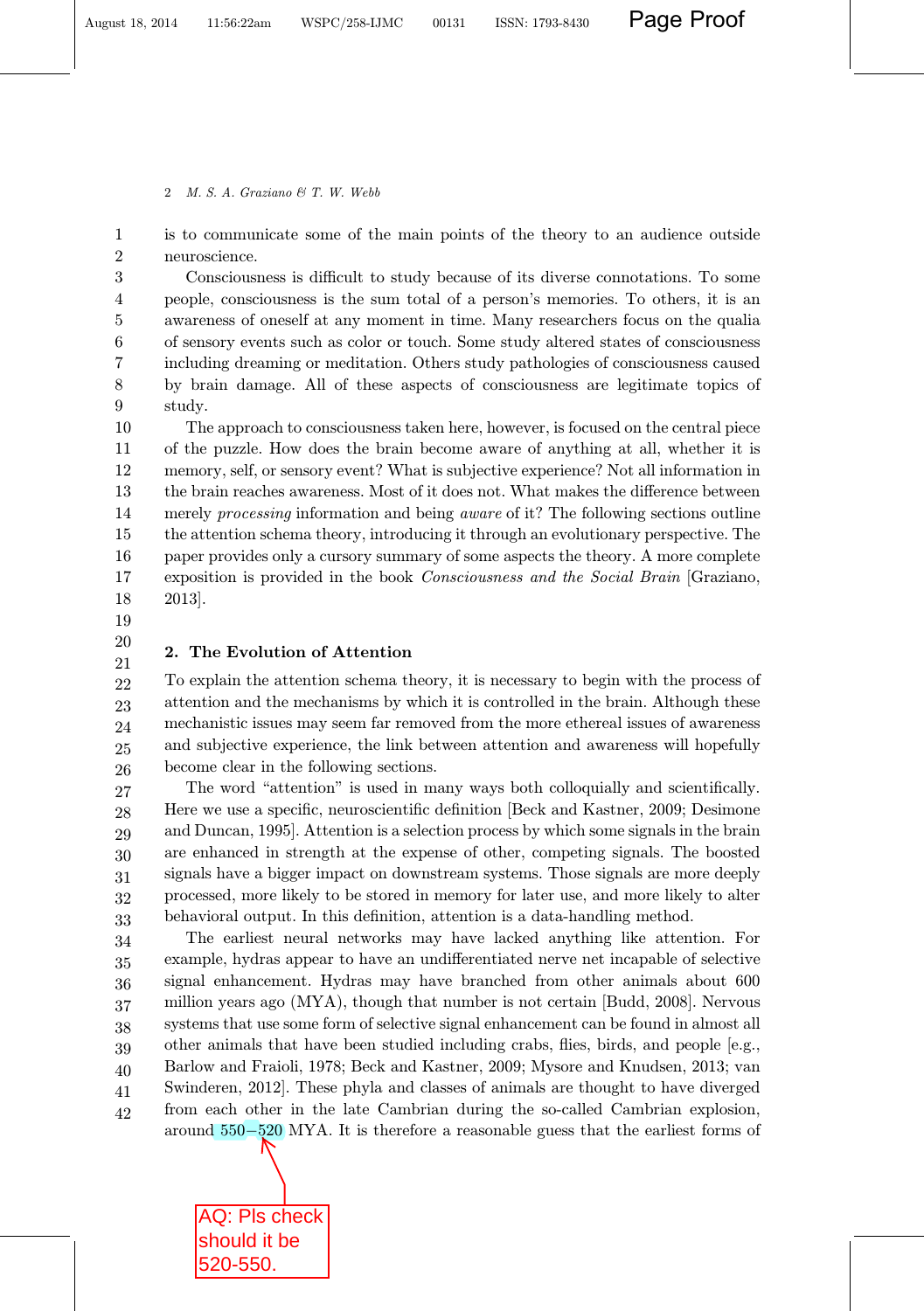A Mechanistic Theory of Consciousness 3

attention evolved roughly between 600 and 520 MYA. Attention then presumably increased in complexity and sophistication in the past half billion years of evolution. Visual attention in humans and monkeys is the most heavily studied example of attention [[Beck and Kastner, 2009;](#page-10-0) [Desimone and Duncan](#page-11-0), [1995\]](#page-11-0). In the primate visual system, attention is many-layered. Competition among signals occurs within and between multiple layers of processing, including subcortical nuclei and many interconnected cortical visual areas. The competition is also biased or influenced by signals that impinge on the visual system. For example, if you are looking at a pile of change on the table, the visual representation of a dime might rise in signal strength and temporarily win the competition. One way the dime's visual representation might be boosted is if light sparkles from the dime, providing what is termed a bottom-up bias. A second way the dime's representation might be boosted is if you are engaging a cognitive process to find dimes, providing what is termed a top-down bias. This complicated interaction of competing signals and biasing signals results in a constantly shifting attentional state in which one or another visual representation wins the competition of the moment and is more fully processed. 1 2 3 4 5 6 7 8 9 10 11 12 13 14 15 16

17 18

19

42

### 3. The Body Schema and the Attention Schema

In the roughly half-billion-year timespan during which attention evolved, the brain presumably evolved ever more sophisticated mechanisms to control attention. The attention schema theory focuses on one aspect of this regulation of attention. To control something, it is useful to have a model or simulation of the thing to be controlled. The usefulness of an internal model is now a generally recognized principle of control engineering [[Franklin](#page-11-0) et al., [1989](#page-11-0); [Jacobs, 1993\]](#page-11-0). 20 21 22 23 24 25

For example, the general wants to control his army. To help, he has a model army of plastic men and tanks on a map. The model is not very accurate but helps in keeping track and making predictions. Indeed a crucial aspect of a control model is that it does not need to be perfectly accurate. It can be a cartoonish, approximate depiction and still provide benefit to the control system. 26 27 28 29 30

A good example of a control model constructed by the brain is the body schema, or internal model of the body. It is worth outlining some of the key features of the body schema in detail because of its close relationship to the sense of self and consciousness. 31 32 33

Regions of the brain that span the somatosensory system, the visual system, and the motor system, integrate many sources of information to construct an internal model or simulation of the body [\[Graziano and Botvinick](#page-11-0), [2002](#page-11-0); [Hwang and Shad](#page-11-0)[mehr](#page-11-0), [2005;](#page-11-0) [Kawato, 1999;](#page-12-0) [Wolpert](#page-13-0) et al., [1995\]](#page-13-0). That model is constantly updated. It keeps track of body segments, their sizes, shapes, joint angles, speed, force, the tension on muscles, and other properties. The model can also help to make predictions a few seconds into the future. 34 35 36 37 38 39 40

The body schema is notoriously inaccurate in two ways. 41

First, the body schema lacks physical detail. It lacks information on the specific bone structure inside the body, on muscle attachment points and wrapping geometry,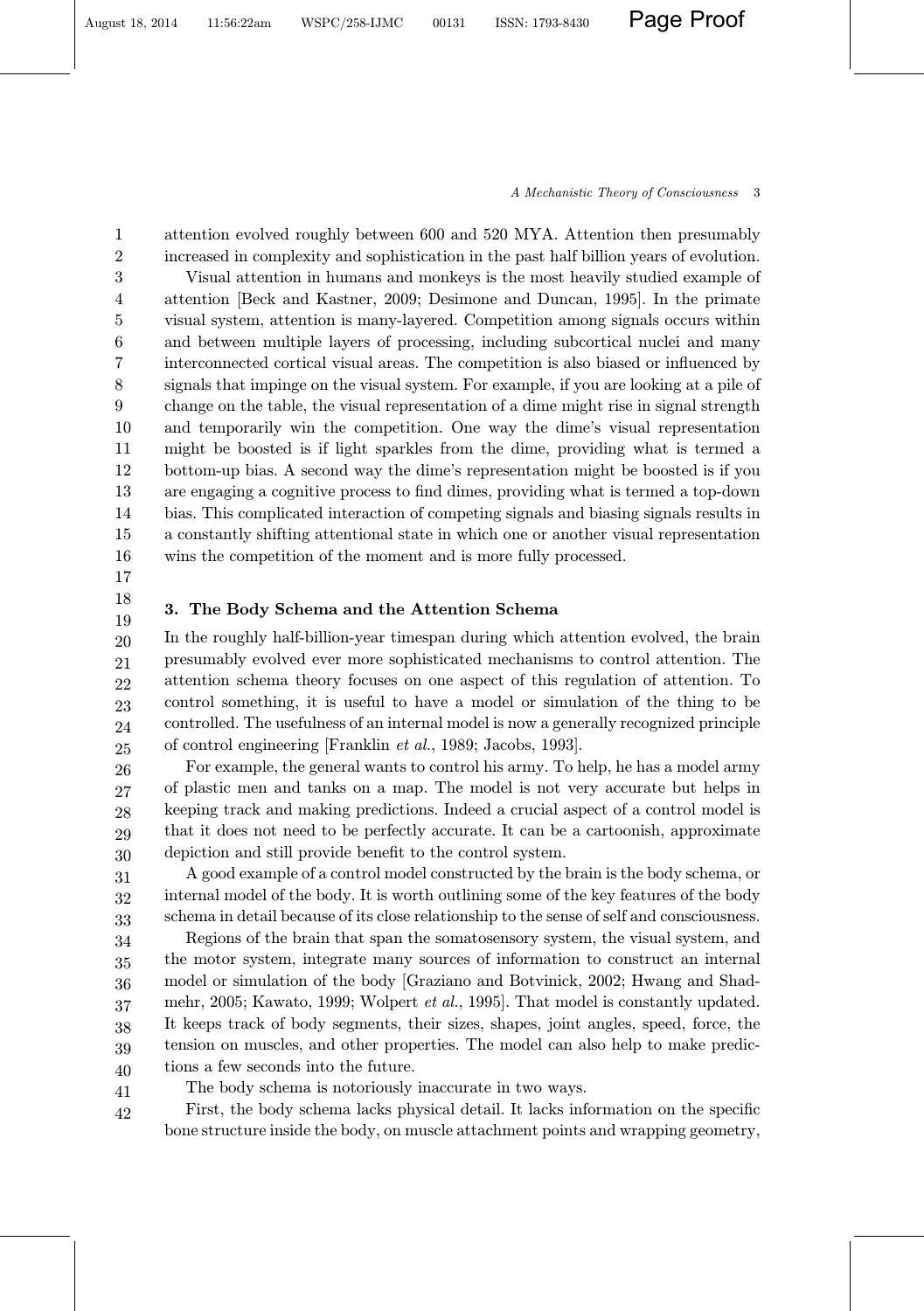on how the proteins myosin and actin bind and pull against each other to produce muscle force, and so on. The body schema contains no detailed physical or mechanistic information. It is a surface model. It depicts the surface shape of the body and a few need-to-know items such as the overall hinged structure of the limbs and the movement of joints. 1 2 3 4 5

Imagine that an outer space alien discovers humans but lacks access to a body for dissection. The alien, however, has a brain-reading device that can read the information contained in the body schema. The alien scientist foolishly thinks he can use the body schema to inform himself about the actual human body. Alas the alien arrives at some peculiar conclusions. He concludes that the human body is magical. It is magical in this sense  $\frac{1}{\sqrt{1-\frac{1}{\sqrt{1-\epsilon}}}}$  it can move in elaborate ways, but contains no internal mechanism or structure to support that movement. That is how the body schema describes the body. The body schema is intrinsically inaccurate, like a cartoon sketch. 6 7 8 9 10 11 12 13

But more than that, the body schema sometimes makes outright mistakes. A person's arm can be in one position and the body schema can register it in a different position. Dissociations between the body and the body schema are quite easy to produce and form the basis of many standard somatosensory illusions [e.g., [Botvinick](#page-10-0) [and Cohen, 1998;](#page-10-0) [Lackner](#page-12-0), [1988](#page-12-0)]. 14 15 16 17 18

Why does the brain have such a sloppy model of the body? The answer is presumably a balance between cost and benefit. It takes processing time and energy, as well as neuronal space in the brain, to compute a body schema. To optimize survival, the brain needs something that can be computed fast and on the fly. It is adaptive to have a quick and dirty model as long as it is good enough to get by most of the time. 19 20 21 22 23

Many of the same principles evident in the body schema are theoretically transferrable to an attention schema. Because a brain has a need to control its own attention, theoretically it aught to construct a model of attention, or an attention schema. That model should be a constantly updated description of what attention is, what it means for a brain to attend to something, what the possible consequences of attention are, and what signals in particular are the focus of attention at the moment. That model is likely to be quick and dirty, lacking any detail about the neuronal mechanism of attention, and sometimes flat out wrong, but nonetheless useful as a rough model of the brain's state of attention. In the next section, we explore the psychological implications of an internal model of attention and how it may relate to subjective awareness. 24 25 26 27 28 29 30 31 32 33 34

35 36

37

## 4. Properties of the Attention Schema

We suggest that the attention schema gradually co-evolved with attention over the last half-billion years. Presumably the attention schema began as something quite simple and then grew in sophistication. Perhaps simple forms of an attention schema are present in flies or sea slugs. But to understand the attention schema from a psychological perspective, it is useful to consider a type of animal with a more complex brain that evolved more recently. 38 39 40 41 42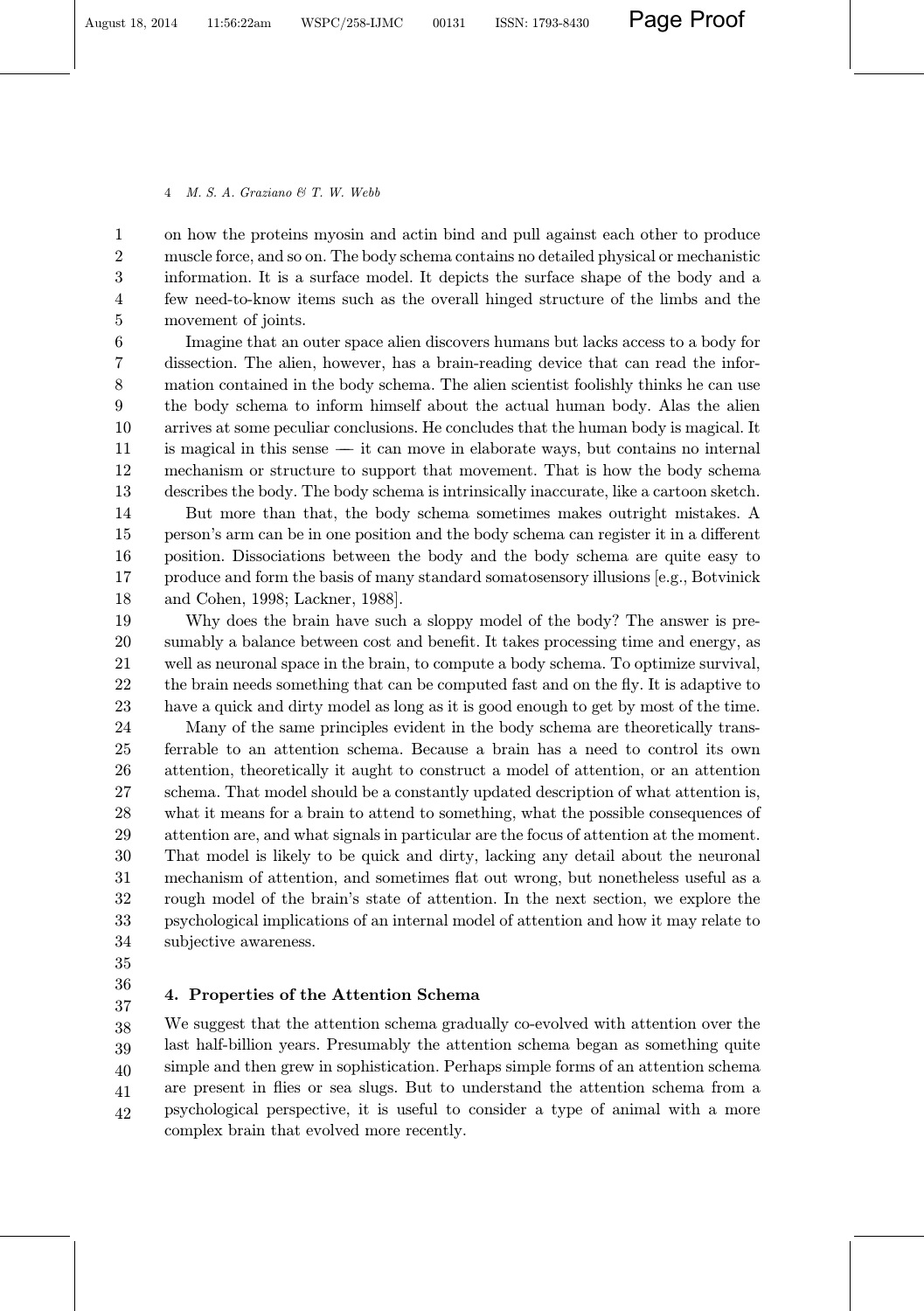August 18, 2014 11:56:22am WSPC/258-IJMC 00131 ISSN: 1793-8430 **Page Proof** 

6 7 8

42

A Mechanistic Theory of Consciousness 5

Suppose a monkey looks at and attends to a banana. Again, by "attention", what is meant here is something mechanistic. Visual signals related to the banana win a competition in the brain and rise in strength. The stronger signals then drive downstream processes such as memory, response choice, and the sensory guidance of behavior. 1 2 3 4 5

If the attention schema theory is right, however, the monkey's brain does more than pay attention to the banana. It also constructs a schematic model of that state of attention. The model would require the following three chunks of information.

First, the brain must construct a model of the banana including information on its color, three-dimensional shape, location in space, and other object-defining properties. This model is probably mostly constructed in the visual system. 9 10 11

Second, the brain must construct a model of the monkey. Perhaps that self-model is partly the body schema. 12 13

Third, the brain must construct a model of the specific relationship between subject and object, a model of attention itself. 14 15

In this theory, the monkey's brain constructs a large, multi-part, internal model that says in effect, "There is a me, there is a banana in front of me, and in specific I am paying attention to that banana." The internal model of attention must link together something like that information. 16 17 18 19

A monkey has some capacity for higher cognition. When his higher cognition receives information from that internal model, what does it learn? Cognition is only as well-informed as the internal models that feed into it. It can do no better than that. In a sense, cognition is captive to the brain's internal models. Higher cognition is like the space-alien scientist noted in the last section, the one that gains information about the physical body only by accessing the incomplete information in the body schema, and therefore mistakenly concludes that the body is magical. The monkey's higher cognition gains information about the state of attention only by accessing the incomplete information in the attention schema. 20 21 22 23 24 25 26 27 28

The attention schema would certainly not describe attention in a physically accurate way. The model would lack any of the mechanistic details of neurons and signal competition. The monkey has no need to know that it has neurons and signals, synapses or neurotransmitters. Instead the model would contain sketchy and superficial information about attention. It would describe attention as a magical state of knowing. Here, we mean "magical" in the sense used in the previous section: A process that lacks any physical or mechanistic basis. The model would depict a state of knowing without any physical basis for that knowing. 29 30 31 32 33 34 35 36

The model would depict that magical state of knowing as hovering inside the body. It is a part of the monkey's own self, wedded to his body schema. The model would also depict some of the basic implications of that magical state of knowing: It implies an ability to choose to act on the banana, and an ability to remember the banana for future reference. 37 38 39 40 41

An attention schema would depict a mental possession or subjective *experience* of the banana. It is useful to keep in mind the meaning of the word "subjective". There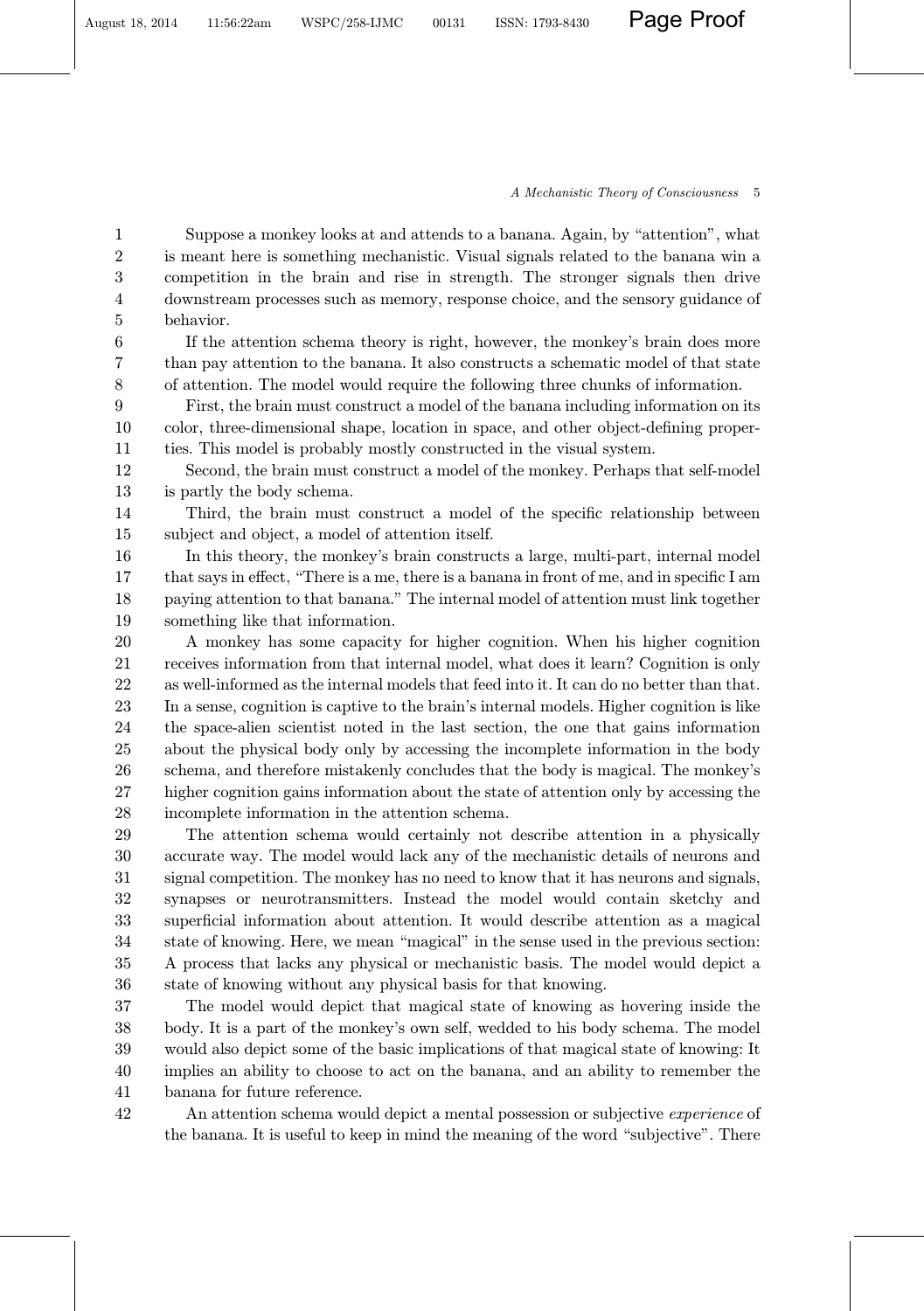is a subject, a me. There is an object, the banana. And there is a relationship between the two: The subject has mental possession of the object and thus is enabled to act in certain ways with respect to the object. 1 2 3

When that monkey's higher cognition introspects, or accesses the data in that internal model, the data informs it that there is a self and the self has a subjective awareness, or experience, of the banana in front of it. The monkey's cognition has no means to doubt this information. Nothing tells it that this information comes from an inner construct. Nothing tells it that the construct is a cartoonish depiction of something else. Nothing tells it that it is being fed any information at all. Higher cognition learns only that subjective experience exists, is here, is inside, and has possessed that banana. 4 5 6 7 8 9 10 11

12

The monkey is aware of the banana.

The theory is of course not specific to bananas. It works as well for a sound or a touch, a memory or a thought. The monkey attends to item X. The monkey also constructs an internal model of that state of attention. If higher cognition accesses that internal model, it is informed that there is a self and the self has a subjective awareness of X. 13 14 15 16 17

This account of awareness arguably has a certain inevitability to it. Brains engage in attention. To control attention, in control theory, there aught to be an internal model of it, or an attention schema. That attention schema would necessarily leave out the physical details. It would depict a state of knowing that is non-physical, without mechanism. And higher cognition would be captive to that internal model. The creature would be certain that it has subjective awareness and would have no basis for understanding the true source of that certainty. The theory explains how a brain can arrive at the conclusion that it is aware of something without even knowing that it has arrived at a conclusion or that the conclusion derives from computation. This account is in many ways similar to the account of [Gazzaniga](#page-11-0) [[1970](#page-11-0)] in which awareness is a self-explanatory narrative. It is also similar to the account of [Dennett](#page-11-0)  $[1992]$  $[1992]$  in which ineffable experience is replaced by computation. 18 19 20 21 22 23 24 25 26 27 28 29 30

In the attention schema theory, awareness is not an illusion. It is better described as a caricature. A caricature is a distorted depiction of something real. The process of attention does physically exist. The brain's model of it, however, is not entirely accurate, and therefore introspection gives us a distorted understanding of attention that we report as an ethereal awareness. 31 32 33 34 35

36 37

38

# 5. The Relationship Between Awareness and Attention

If the theory is correct, then awareness and attention should relate to each other in the following three ways. 39 40

First, awareness and attention should usually covary. If you are attending to something, then in most circumstances you should also be aware of it. This match between awareness and attention is indeed usually present [[Posner, 1994; Merikle and](#page-12-0) 41 42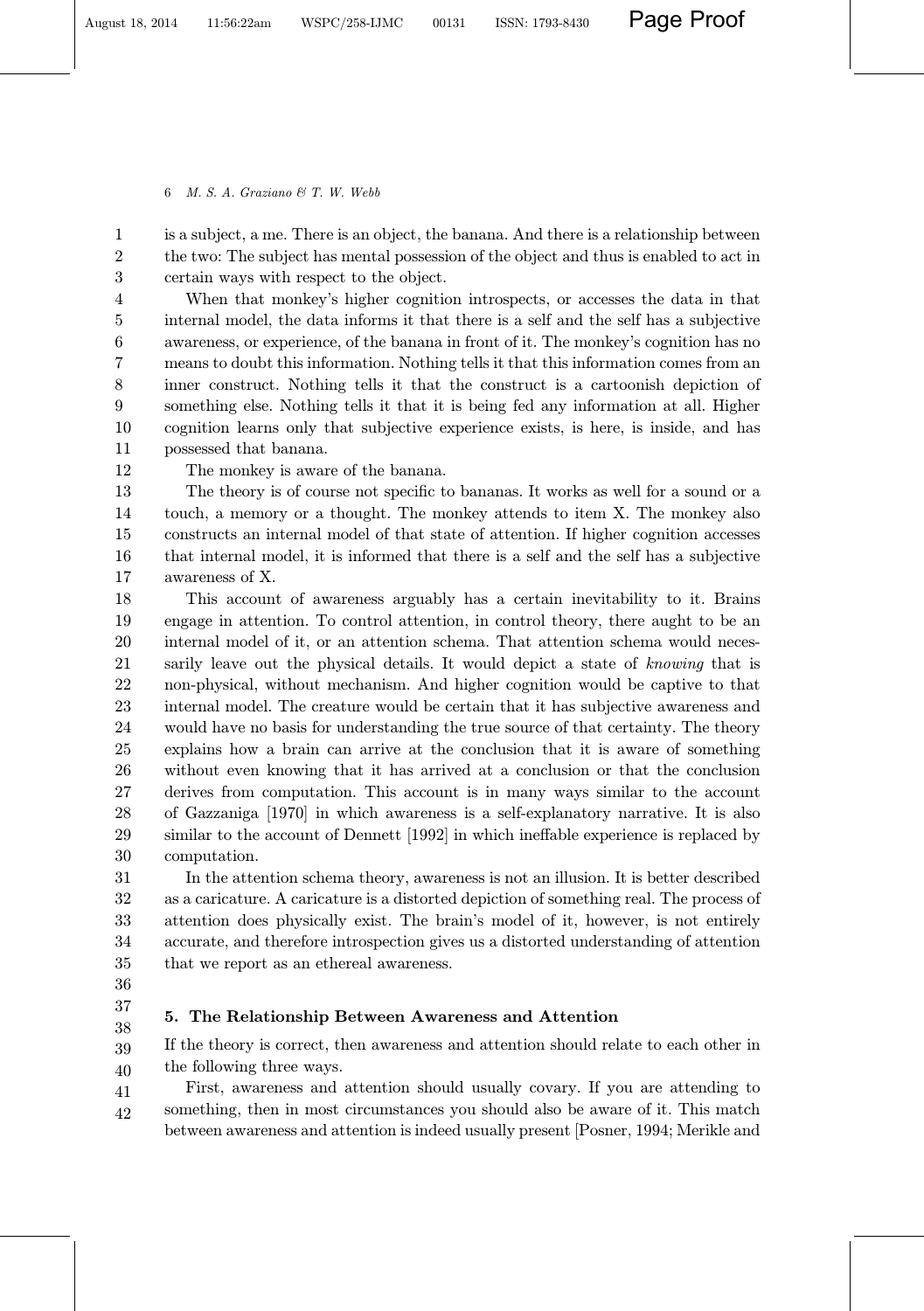August 18, 2014 11:56:22am WSPC/258-IJMC 00131 ISSN: 1793-8430 **Page Proof** 

A Mechanistic Theory of Consciousness 7

[Joordens](#page-12-0), [1997; Mack and Rock](#page-12-0), [1998](#page-12-0); [Mole, 2008;](#page-12-0) [De Brigard and Prinz](#page-11-0), [2010;](#page-11-0) [Prinz](#page-12-0), [2011](#page-12-0)]. 1 2

Second, awareness should differ from attention in certain key ways. Just as the body schema can sometimes become misaligned from the body due to inaccuracies inherent in any internal model, awareness should sometimes become misaligned from attention. It should be possible to pay attention to something by all physiological measures and yet fail to be aware of it. Many studies have now confirmed that indeed it is possible to pay attention to an item and yet have no reportable awareness of it [[Baars, 1997](#page-10-0); [McCormick, 1997](#page-12-0); [Kentridge](#page-12-0)  $et al., 1999$  $et al., 1999$ ; [Lambert](#page-12-0)  $et al., 1999$ ; Ivanoff [and Klein, 2003](#page-11-0); [Lamme, 2003](#page-12-0); [Woodman and Luck, 2003](#page-13-0); [Kentridge](#page-12-0) et al., [2004;](#page-12-0) [Ansorge and Heumann](#page-10-0), [2006](#page-10-0); [Jiang](#page-11-0) et al., [2006](#page-11-0); [Koch and Tsuchiya, 2007; Mele](#page-12-0) [et al.](#page-12-0), [2008; Mulckhuyse and Theeuwes](#page-12-0), [2010](#page-12-0); [van Boxtel](#page-13-0) et al., [2010\]](#page-13-0). It may seem counter-intuitive to pay attention to something and yet be unaware of it. But attention is a mechanistic process in the brain, like the regulation of blood flow or the growth of new synapses. It is a process of signal enhancement. Awareness, in contrast, is in the form of knowledge that is represented in the brain and can at least sometimes be reported. Awareness acts, in effect, like the brain's sometimes-wrong knowledge of its state of attention. 3 4 5 6 7 8 9 10 11 12 13 14 15 16 17 18

Third, when the brain attends to an item and yet is not aware of it, according to the theory, the brain has a temporarily faulty internal model of its attentional state. Therefore, the control of attention should suffer. By analogy, when the brain lacks a clear internal model of the arm, the control of the arm is compromised. The arm may be difficult to move to a new position or difficult to maintain in one position against external perturbations [\[Scheidt](#page-12-0) et al., [2005\]](#page-12-0). Just so, if you are attending to a visual stimulus but unaware of it, your attention may be harder to disengage from the stimulus, or may be unduly influenced by inconsequential features of the stimulus. This third hypothesis about the relationship between awareness and attention that in the absence of awareness, the control of attention should act as though it has lost its internal model — is one of the most crucial predictions of the theory. We are currently testing it in human psychophysical studies. 19 20 21 22 23 24 25 26 27 28 29 30

31 32

33

# 6. Integration of Information

Many scholars believe that a defining feature of consciousness is its integration of information across different domains  $[e.g.,$  [Baars](#page-10-0), [1983](#page-10-0); [Crick and Koch](#page-11-0), [1990;](#page-11-0) [Damasio, 1999; Engel and Singer, 2001](#page-11-0); Newman and Baars, 1993; Schiff, [2008;](#page-12-0) [Tononi](#page-13-0), [2008](#page-13-0)]. Although this integration of information is not the central contention of the attention-schema theory, the theory is nonetheless compatible with the integration hypothesis. Indeed, the theory may provide a simple explanation for why consciousness tends to be integrative. 34 35 36 37 38 39 40

The brain constructs models, or simulation, or updatable descriptions, of things in the real world. Those models themselves are made of smaller components. For example, for the visual system to construct a model of a red apple, it must link 41 42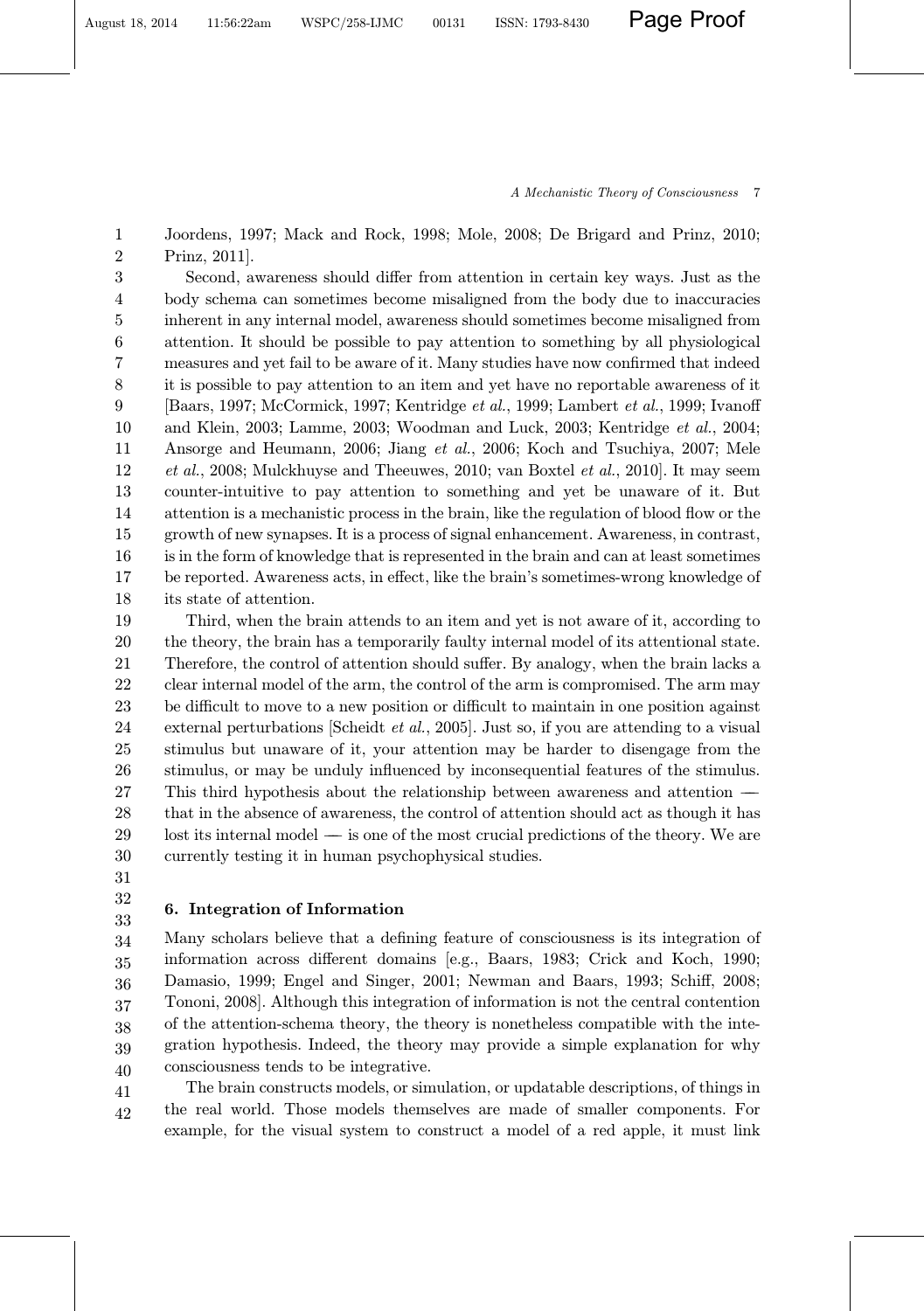together its model of the color red with its model of other stimulus features such as the shape or movement of the apple. This is integration of information. Color, however, is domain specific. It is not typically bound to information in other domains. Unless you have a condition called synesthesia, you do not literally see sounds as colored, see emotions as colored, or see mathematical thoughts as colored. Color can be linked to other visual information, but not typically to information outside the visual domain. It does not serve as a useful domain-general hub  $-$  a model to which models of many other kinds can be linked. 1 2 3 4 5 6 7 8

But in the attention schema theory, the brain does construct a model that is domain general. Attention is relevant to almost all domains of information processed in the brain  $\sim$  to vision, sound, a touch on the skin, emotion, thought, memory, or whatever the signals may be to which you are attending. In the attention schema theory, the brain constructs a model of attention and links it to a model of the attended item. That model of attention, the attention schema, is therefore an integrative hub. It is domain-general  $\_\_$  a model that is linkable to almost any category of information. 9 10 11 12 13 14 15 16

Evolution is opportunistic. Sometimes a trait that evolves for one function takes on other functions. Perhaps the attention schema evolved first as a way of helping to control one's attention. We propose that a second obvious adaptive advantage of an attention schema is its ability to link information across domains. In this theory, awareness evolved initially as part of the control mechanism for attention and then allowed for an increase in intelligence by promoting domain-general integration of information. 17 18 19 20 21 22 23

24

#### 7. Social Cognition 25 26

Over the half-billion years of its evolution, the attention schema may have taken on many adaptive functions. We proposed that it was gradually modified to model, monitor, and predict the attentional states of other animals [\[Graziano](#page-11-0), [2013](#page-11-0), [2014;](#page-11-0) [Graziano and Kastner, 2011;](#page-11-0) Kelly [et al.](#page-12-0), [2014](#page-12-0)]. In this suggestion, we attribute awareness to other people as a means of modeling their attentional states, just as we attribute it to ourselves to model our own attentional states. 27 28 29 30 31 32

For example, Bill pays attention to a hamburger in front of him. That mechanistic process of attention leads to certain external signs on Bill such as his gaze direction, facial expression, body language, and verbal cues. If you are observing Bill, then based on a synthesis of those many cues you attribute awareness to him. You have an internal model informing you that Bill is aware of the hamburger. 33 34 35 36 37

Arguably, your ability to attribute awareness to someone else is foundational to all other social thinking. Maybe you think Bill is angry. It is difficult to attribute anger to him unless you first understand that he is aware of the unpleasant thing that aught to make him angry. You cannot predict that he will shout at you unless you first understand that he is aware of you. Maybe you think Bill intends to reach out and grasp something. You cannot make that attribution of intention unless you 38 39 40 41 42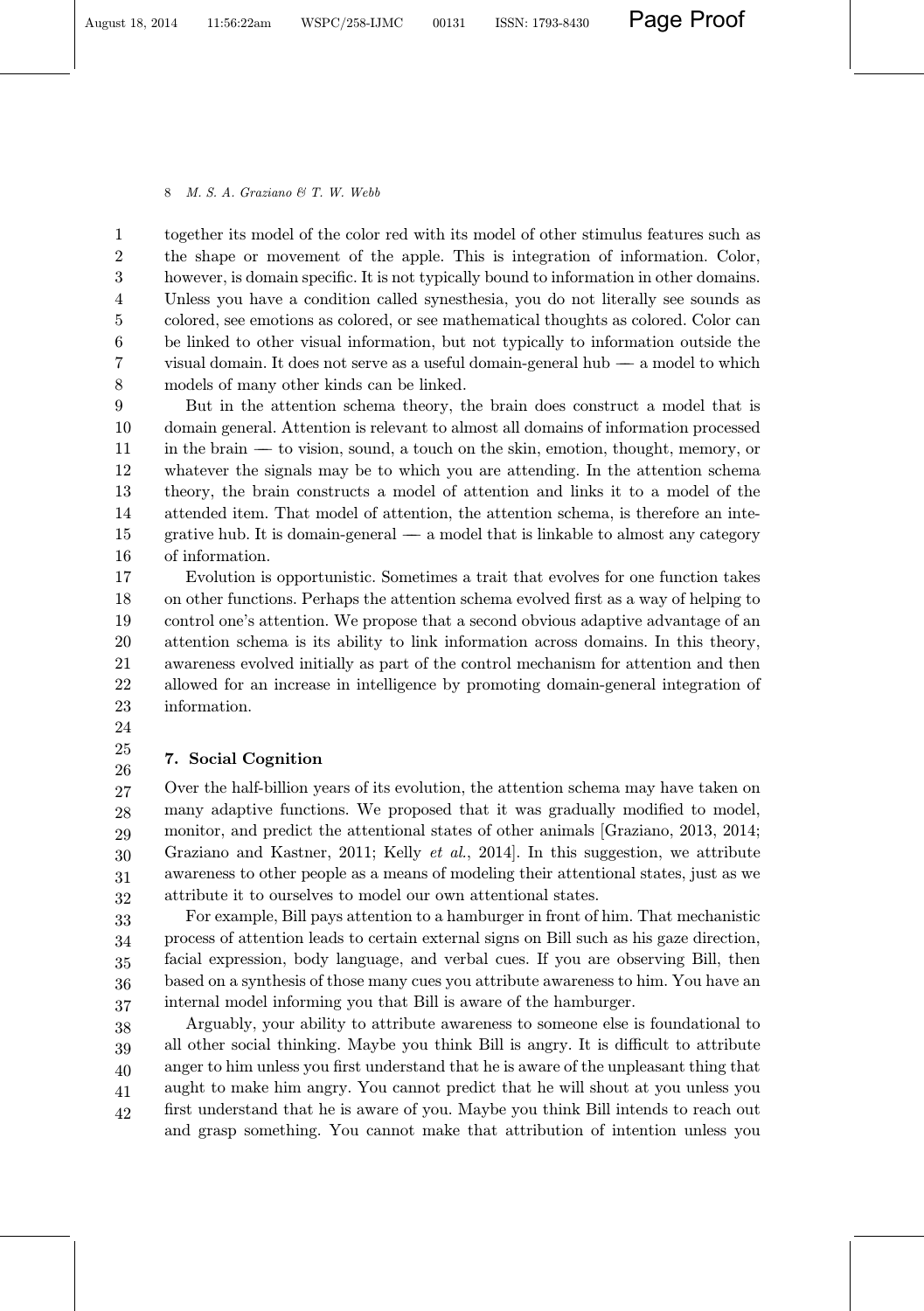A Mechanistic Theory of Consciousness 9

understand that he is aware of the object to be grasped. Maybe you think that someone else thinks that you think that he is lying to you. That complicated back and forth of social cognition depends on understanding that the other person has such a thing as awareness and is aware of you, of your likely thoughts, and of his own thoughts. Social cognition makes no sense and has no foundation without the underlying attribution of awareness. 1 2 3 4 5 6

It is not yet clear when animals evolved the ability to attribute awareness to each other. Since many species of birds are highly social, perhaps birds can attribute awareness to other birds [\[Thom and Clayton, 2013](#page-13-0)]. Certainly many mammals can, including humans. The last common ancestor of birds and mammals lived approximately 350 MYA, and therefore a reasonable guess is that the social attribution of awareness first appeared sometime before that — though of course it could have evolved independently in both groups. 7 8 9 10 11 12 13

In this extension of the attention schema theory, awareness first evolved to help control one's own attention, and then gradually expanded into another use that has ended up defining us humans socially and culturally. It gave us our concept of mind and allowed us to live immersed in a society of the minds of other people. 14 15 16 17

In the human brain, there is some evidence of overlap between the areas responsible for attributing awareness to others and the areas necessary for one's own awareness. This overlap in function is particularly evident in an area of the cerebral cortex called the temporo-parietal junction (TPJ), more or less just above the ears and about an inch in. The TPJ has been a scientific puzzle because of an apparent conflict between two competing lines of research. In one line of research, it is involved in constructing models of other people's minds [e.g., [Brunet](#page-10-0) et al., [2000;](#page-10-0) [Ciaramidaro](#page-11-0) [et al.](#page-11-0), [2007; Fletcher](#page-11-0) et al., [1995; Gallagher](#page-11-0) et al., [2000](#page-11-0); Goel [et al.](#page-11-0), [1995](#page-11-0); [Saxe and](#page-12-0) [Kanwisher, 2003](#page-12-0); [Saxe and Wexler, 2005](#page-12-0); [Vogeley](#page-13-0) et al., [2001\]](#page-13-0). In another line of research, the TPJ is involved in attention and awareness [e.g., Astafiev  $et$   $al.$ , [2006;](#page-10-0) [Corbetta](#page-11-0) et al., [2000;](#page-11-0) [Mitchell, 2008](#page-12-0); [Shulman](#page-13-0) et al., [2010\]](#page-13-0). Damage to the TPJ can even cause a severe and long-lasting deficit in awareness called hemispatial neglect [[Karnath](#page-11-0) et al., [2001;](#page-11-0) [Vallar and Perani, 1986](#page-13-0)]. In neglect, typically damage to the right side of the brain causes a loss of awareness of anything to the left side of the body. 18 19 20 21 22 23 24 25 26 27 28 29 30 31 32

Why should a region of the cortex be involved in social cognition in some experiments and in attention and awareness in other experiments? One possible reason might be that this brain region participates in computations about awareness, whether you are attributing awareness to yourself or to someone else. It would not be correct to claim that the TPJ is the source of all computations related to awareness. However, it may play a role. 33 34 35 36 37 38

We recently conducted an experiment to test this hypothesis more directly [[Kelly](#page-12-0) [et al.](#page-12-0), [2014](#page-12-0)]. The experiment involved two stages. First, people were scanned in an MRI machine to measure brain activity. The subjects looked at a picture of a cartoon face that was next to an object and rated how aware the cartoon person seemed to be 39 40 41 42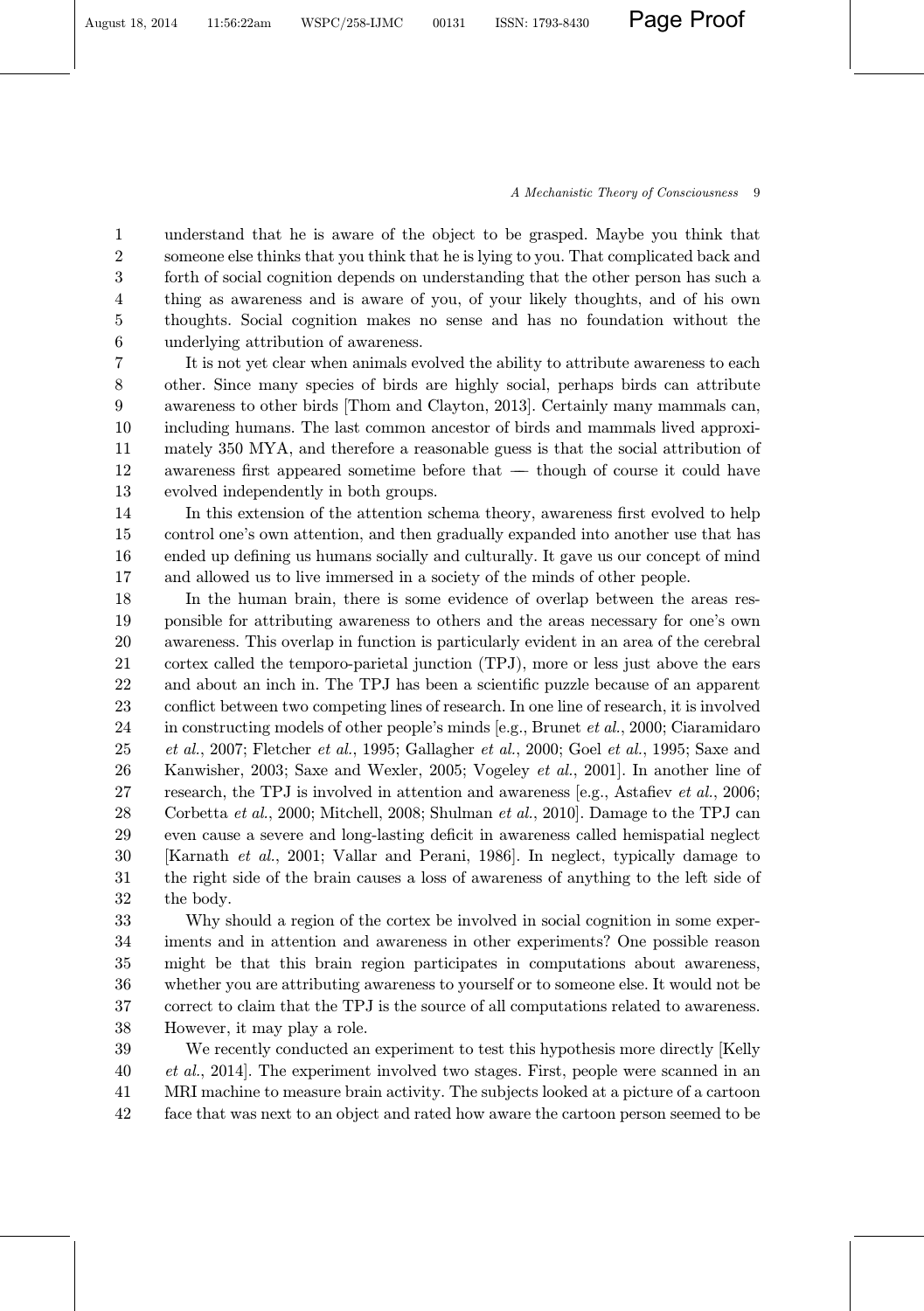of the object. In this task, certain areas of the brain became active above control levels. One area of activation was consistently within the TPJ. 1 2

In the second part of the experiment, the same people were taken out of the scanner environment and placed in a different testing room. The hotspot in the TPJ that was identified in the first part of the experiment was then targeted with a technique called transcranial magnetic stimulation (TMS). In that technique, a magnetic pulse is directed through the skull to temporarily disrupt brain function in a small patch of tissue, approximately 1 cm wide. In this experiment, disrupting the TPJ on one side of the brain disrupted the subject's ability to report dots flashed on a screen on the other side of space. The effect was not general to the entire TPJ. Instead, disruption of the specific hotspot obtained in the first part of the experiment was necessary. When the disruption was targeted to another site, 2 cm away but still within the larger area of the TPJ, the effect was no longer obtained. 3 4 5 6 7 8 9 10 11 12 13 14

One way to summarize this experiment is that specific areas of the brain became active when a person looked at someone else and answered the question, \Is he aware of the item next to him?" When the same brain regions were disrupted, the person was less able to answer the question, "Am I aware of the item in front of me?" This finding helps to support the hypothesis that awareness has taken on a social role at least in humans. A system in the human brain participates in computations about awareness whether you are attributing it to yourself or to someone else. 15 16 17 18 19 20 21

22 23

24

## 8. Some Thoughts on Machine Consciousness

In the attention schema theory, consciousness is more than a philosophical flourish. It is a fundamental part of the data processing machinery of the brain. If the theory is correct, then awareness is an internal model of attention and is crucial for the proper regulation of attention. In addition, awareness has taken on ever-expanding roles through evolutionary time including promoting the integration of information across different domains and promoting social cognition. 25 26 27 28 29 30

All of these functions are as useful to artificial intelligence as they are to human intelligence. They are also amenable to engineering. Every process described in this paper could be built, though probably at first only at a simple level. 31 32 33

There is no fundamental or theoretical limit to stop computer scientists from building a device that employs a human-like attention. In that process, signals compete at a local and global level. Winning signals rise in strength and have a disproportionate effect on memory and response choice. 34 35 36 37

There is also no fundamental or theoretical limit to stop engineers from adding an attention schema to help that artificial device predict and therefore regulate its own attention. That attention schema could contain simplifying information, modeling attention as though it were an ectoplasmic and magical substance that can reach out and "know" or "experience" things while being physically seated inside the machine itself. 38 39 40 41 42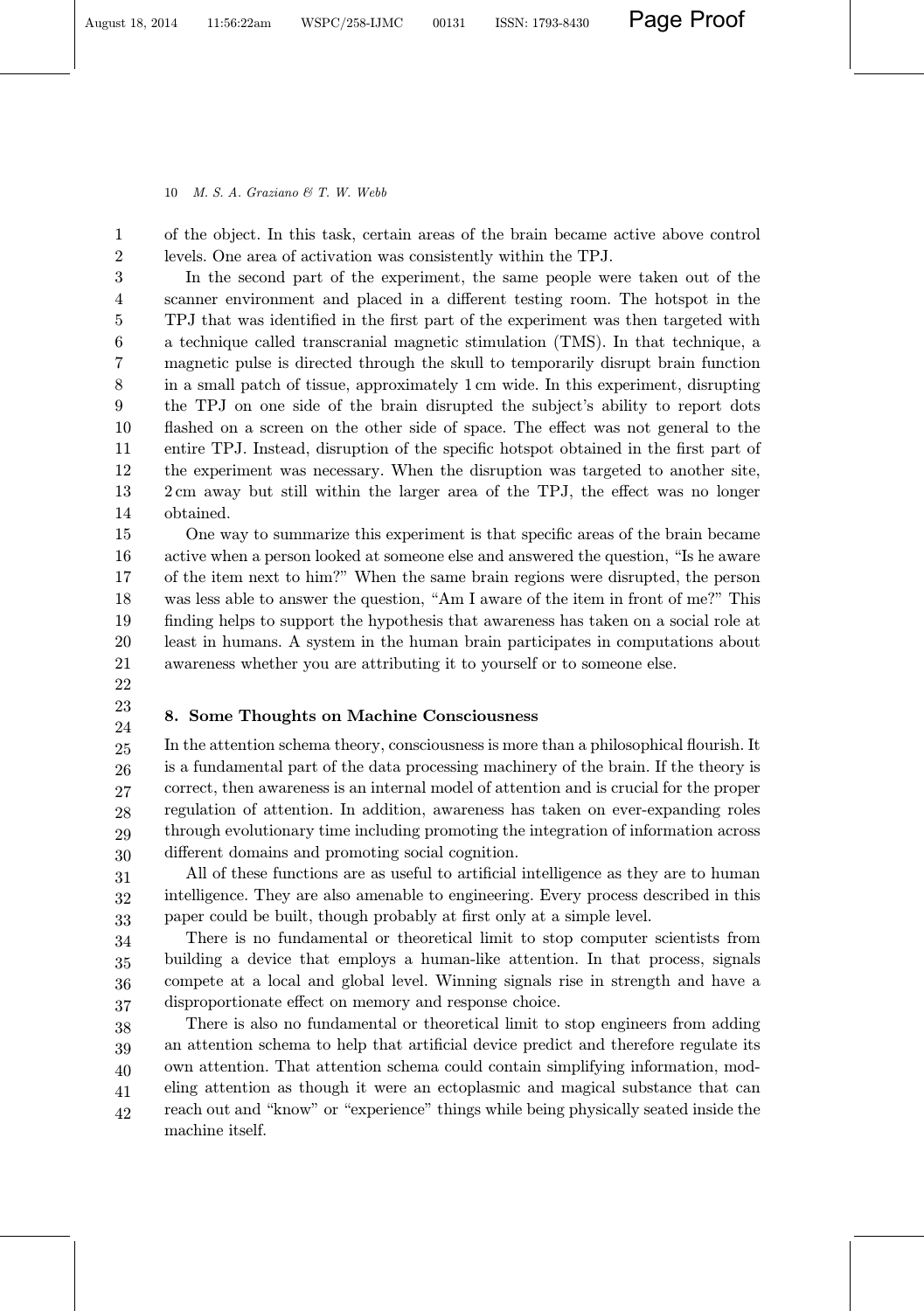<span id="page-10-0"></span>August 18, 2014 11:56:22am WSPC/258-IJMC 00131 ISSN: 1793-8430 **Page Proof** 

A Mechanistic Theory of Consciousness 11

There is no theoretical limit to stop engineers from adding the equivalent of higher cognition, a general purpose processor that is informed by the internal models computed within deeper levels of the device. 1 2 3

Given these pieces, we would have a machine that is convinced it has subjective awareness. If that higher cognition has access to language production, then the machine could tell us that it has awareness. It would report that when it introspects it finds awareness inside itself. It just knows it. Awareness is supplied to it a priori, like a Kantian prior. It would behave, in these respects, like any person. 6

The device could be designed to attribute awareness not just to itself, but to others as well. In that way, the machine would have a better basis for predicting the behavior of others and also a more human-like social capability as it attributes spirit to the beings around it. 9 10 11 12

The na*ï*ve approach of waiting to see if computers become conscious as they become more complicated has not yet yielded a satisfactory result. It may be more effective to design a machine in such a way that it concludes it has consciousness and can report that conclusion. The machine could use that self-model to regulate its own data flow and to understand the behavior of others. 13 14 15 16 17

If Deep Blue can beat Gary Kasparov, and Watson can win at Jeopardy, then a computer that contains the essential components of consciousness is easily within present technology. A concerted effort with sufficient resources could build such a device, perhaps within a decade. 18 19 20 21

22

4 5

7 8

#### Acknowledgment 23 24

Supported by the Princeton Neuroscience Institute. 25

## 26

#### References 27

- Ansorge, U. and Heumann, M. [2006] "Shifts of visuospatial attention to invisible (metacontrast-masked) singletons: Clues from reaction times and event-related potentials," Adv. *Cogn. Psych.*  $2, 61-76$ . 28 29 30
- Astafiev, S. V., Shulman, G. L. and Corbetta, M. [2006] "Visuospatial reorienting signals in the human temporo-parietal junction are independent of response selection," European J. Neurosci. 23, 591-596. 31 32 33
- Baars, B. J. [1983] "Conscious contents provide the nervous system with coherent, global information," in Consciousness and Self-Regulation, eds. Davidson, R. J., Schwartz, G. E. and Shapiro, D. (Plenum Press, NY), p. 41. 34 35
- Baars, B. J. [1997] "Some essential differences between consciousness and attention, perception, and working memory," Conscious. Cogn.  $6, 363-371$ . 36 37
- Barlow Jr., R. B. and Fraioli, A. J. [1978] "Inhibition in the Limulus lateral eye in situ," J. Gen. Physiol.  $71,699-720$ . 38 39
- Beck, D. M. and Kastner, S. [2009] "Top-down and bottom-up mechanisms in biasing competition in the human brain," Vis. Res.  $49$ , 1154-1165. 40
- Botvinick, M. and Cohen, J. [1998] "Rubber hands 'feel' touch that eyes see," Nature 391, 756. 41
- Brunet, E., Sarfati, Y., Hardy-Bayle, M. C. and Decety, J. [2000] \A PET investigation of the attribution of intentions with a nonverbal task," Neuroimage  $11$ ,  $157-166$ . 42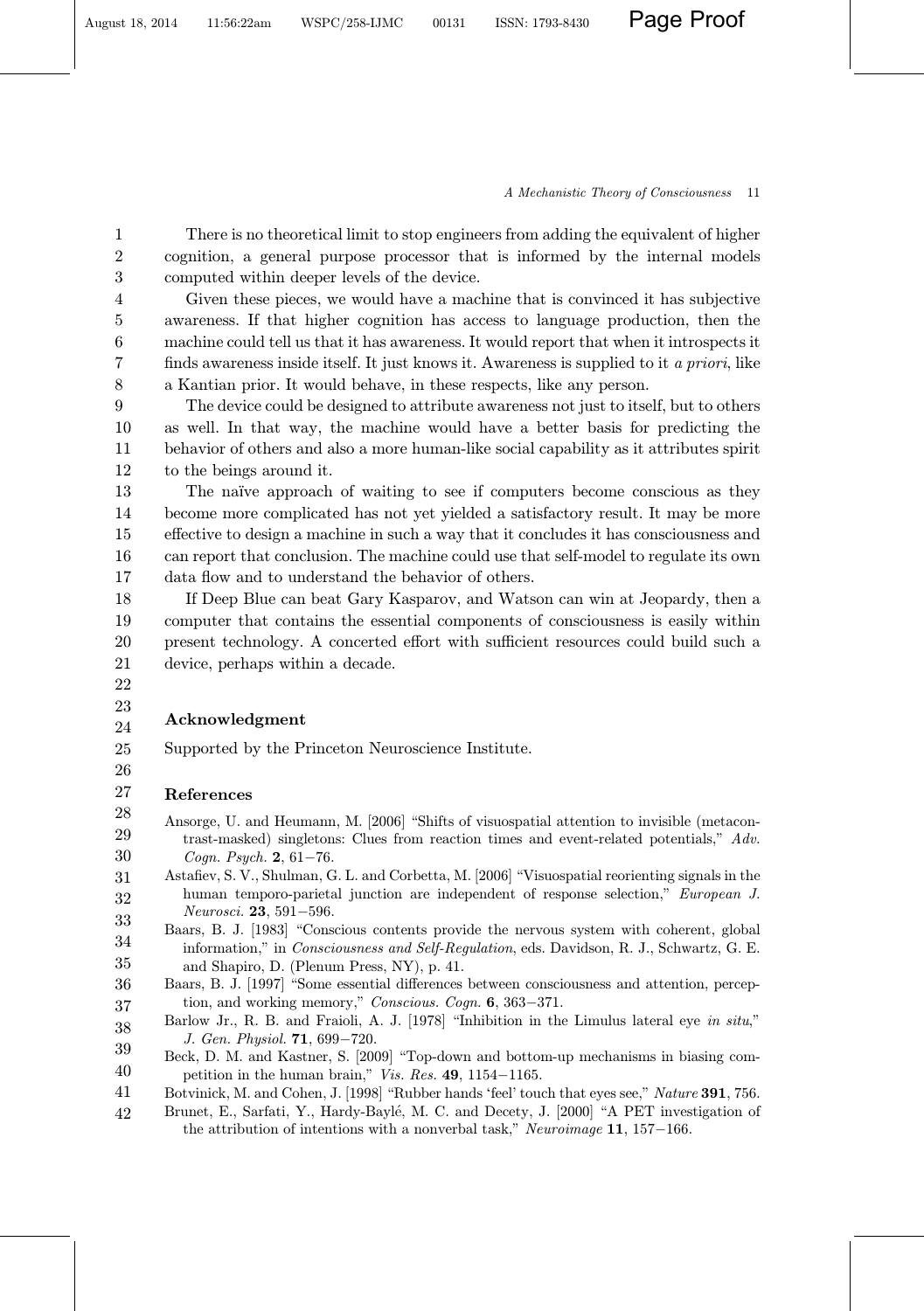<span id="page-11-0"></span>

| $\mathbf{1}$     | Budd, G. E. [2008] "The earliest fossil record of the animals and its significance," Philos.                             |
|------------------|--------------------------------------------------------------------------------------------------------------------------|
| $\boldsymbol{2}$ | Trans. Roy. Soc. London B, Biol. Sci. 363, 1425-1434.                                                                    |
| $\sqrt{3}$       | Ciaramidaro, A., Adenzato, M., Enrici, I., Erk, S., Pia, L., Bara, B. G. and Walter, H. [2007]                           |
| $\overline{4}$   | "The intentional network: How the brain reads varieties of intentions," Neuropsychologia                                 |
| $\overline{5}$   | $45, 3105 - 3113.$<br>Corbetta, M., Kincade, J. M., Ollinger, J. M., McAvoy, M. P. and Shulman, G. L. [2000]             |
| $\boldsymbol{6}$ | "Voluntary orienting is dissociated from target detection in human posterior parietal                                    |
| $\overline{7}$   | cortex," Nature Neurosci. 3, 292-297.                                                                                    |
|                  | Crick, F. and Koch, C. [1990] "Toward a neurobiological theory of consciousness," Seminars                               |
| $8\,$            | Neurosci. 2, 263-275.                                                                                                    |
| $\boldsymbol{9}$ | Damasio, A. [1999] The Feeling of What Happens: Body and Emotion in the Making of Con-                                   |
| 10               | sciousness (Harcourt, New York).                                                                                         |
| 11               | De Brigard, F. and Prinz, J. [2010] "Attention and consciousness," Wiley Interdiscip. Rev.                               |
| 12               | <i>Cogn. Sci.</i> $1, 51-59.$                                                                                            |
| 13               | Dennett, D. C. [1992] Consciousness Explained (Back Bay Books, New York).                                                |
| 14               | Desimone, R. and Duncan, J. [1995] "Neural mechanisms of selective visual attention," Ann.                               |
| 15               | Rev. Neurosci. 18, 193-222.                                                                                              |
|                  | Engel, A. K. and Singer, W. [2001] "Temporal binding and the neural correlates of sensory                                |
| 16               | awareness," Trends Cogn. Sci. 5, 16-25.                                                                                  |
| 17               | Fletcher, P. C., Happé, F., Frith, U., Baker, S. C., Dolan, R. J., Frackowiak, R. S. and Frith,                          |
| 18               | C. D. [1995] "Other minds in the brain: A functional imaging study of 'theory of mind' in                                |
| 19               | story comprehension," Cognition 57, 109-128.                                                                             |
| $20\,$           | Franklin, G. F., Powell, J. D. and Workman, M. L. [1989] Digital Control of Dynamic Systems<br>(Addison-Wesley, Boston). |
| 21               | Gallagher, H. L., Happé, F., Brunswick, N., Fletcher, P. C., Frith, U. and Frith, C. D. [2000]                           |
| $22\,$           | "Reading the mind in cartoons and stories: An fMRI study of 'theory of mind' in verbal and                               |
| $23\,$           | nonverbal tasks," Neuropsychologia 38, 11–21.                                                                            |
| $24\,$           | Gazzaniga, M. S. [1970] The Bisected Brain (Appleton Century Crofts, New York).                                          |
|                  | Goel, V., Grafman, J., Sadato, N. and Hallett, M. [1995] "Modeling other minds," Neuroreport                             |
| $25\,$           | $6, 1741 - 1746.$                                                                                                        |
| 26               | Graziano, M. S. A. [2013] Consciousness and the Social Brain (Oxford University Press,                                   |
| $27\,$           | New York).                                                                                                               |
| 28               | Graziano, M. S. A. [2014] "Speculations on the evolution of awareness," J. Cogn. Neurosci.                               |
| $29\,$           | $26, 1300 - 1304.$                                                                                                       |
| $30\,$           | Graziano, M. S. A. and Botvinick, M. M. [2002] "How the brain represents the body: Insights                              |
| 31               | from neurophysiology and psychology," in Common Mechanisms in Perception and Action:                                     |
| $32\,$           | Attention and Performance XIX, eds. Prinz, W. and Hommel, B. (Oxford University Press,                                   |
| 33               | Oxford), pp. 136–157.<br>Graziano, M. S. A. and Kastner, S. [2011] "Human consciousness and its relationship to social   |
| 34               | neuroscience: A novel hypothesis," Cogn. Neurosci. 2, 98-113.                                                            |
|                  | Hwang, E. J. and Shadmehr, R. [2005] "Internal models of limb dynamics and the encoding of                               |
| $35\,$           | limb state," J. Neural Engrg. 2, S266-S278.                                                                              |
| 36               | Ivanoff, J. and Klein, R. M. [2003] "Orienting of attention without awareness is affected by                             |
| $37\,$           | measurement-induced attentional control settings," $J. Vis. 3, 32-40.$                                                   |
| 38               | Jacobs, O. L. R. [1993] An Introduction to Control Theory (Oxford University Press, Oxford).                             |
| $39\,$           | Jiang, Y., Costello, P., Fang, F., Huang, M. and He, S. [2006] "A gender- and sexual orien-                              |
| 40               | tation-dependent spatial attention effect of invisible images," Proc. Natl. Acad. Sci. USA                               |
| 41               | 103, $17,048 - 17,052$ .                                                                                                 |
| 42               | Karnath, H. O., Ferber, S. and Himmelbach, M. [2001] "Spatial awareness is a function of the                             |
|                  | temporal not the posterior parietal lobe," Nature 411, 950-953.                                                          |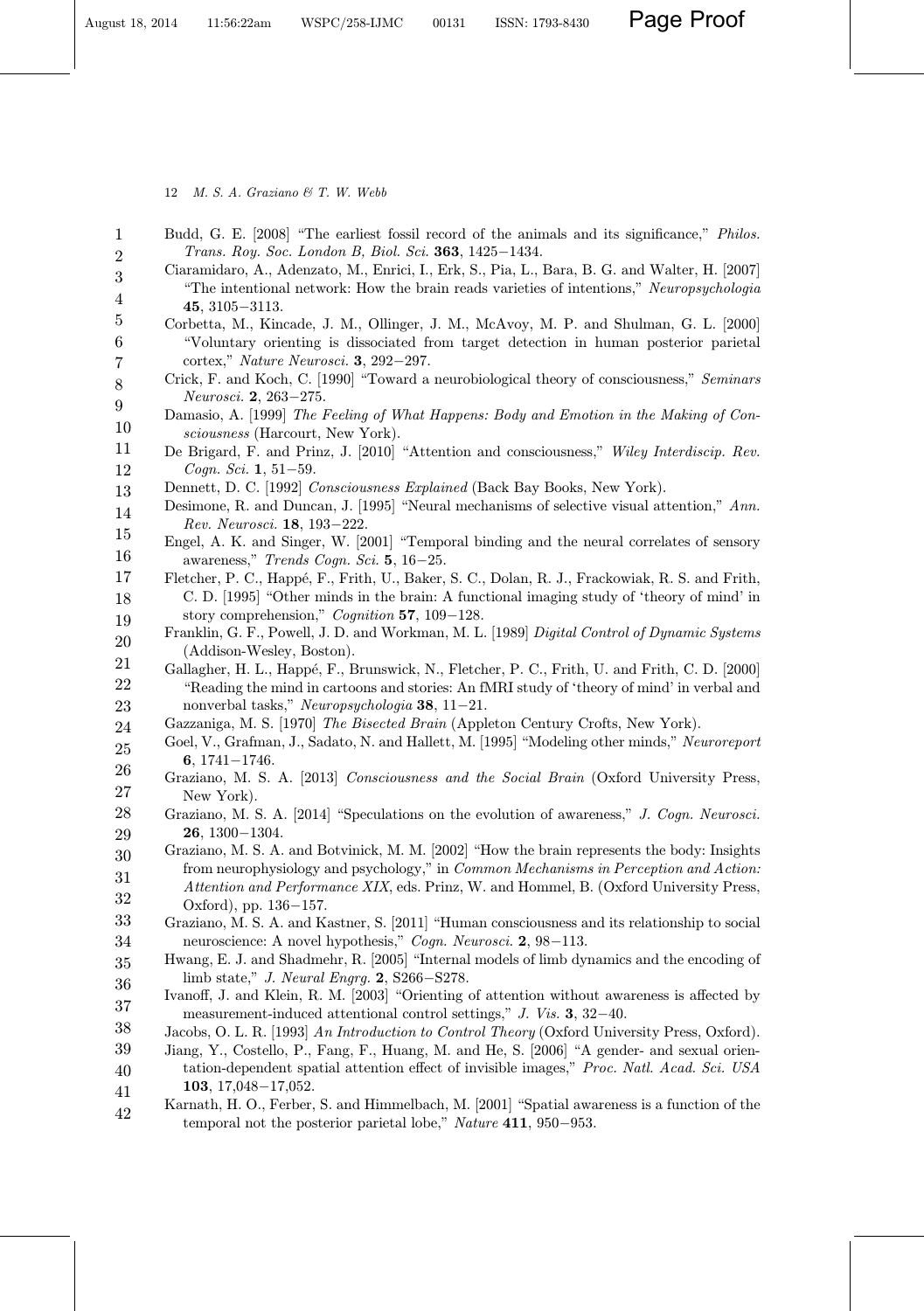<span id="page-12-0"></span>

A Mechanistic Theory of Consciousness 13

| $\mathbf{1}$     | Kawato, M. [1999] "Internal models for motor control and trajectory planning," Curr. Opin.                                                                  |
|------------------|-------------------------------------------------------------------------------------------------------------------------------------------------------------|
| $\boldsymbol{2}$ | Neurobiol. 9, 718-727.                                                                                                                                      |
| $\sqrt{3}$       | Kelly, Y. T., Webb, T. W., Meier, J. D., Arcaro, M. J. and Graziano, M. S. A. [2014]                                                                        |
| 4                | "Attributing awareness to oneself and to others," Proc. Natl. Acad. Sci. USA 111,<br>$5012 - 5017.$                                                         |
| $\overline{5}$   | Kentridge, R. W., Heywood, C. A. and Weiskrantz, L. [1999] "Attention without awareness in                                                                  |
| $\,6\,$          | blindsight," Proc. Biol. Sci. 266, 1805-1811.                                                                                                               |
| $\overline{7}$   | Kentridge, R. W., Heywood, C. A. and Weiskrantz, L. [2004] "Spatial attention speeds dis-                                                                   |
| $8\,$            | crimination without awareness in blindsight," Neuropsychologia 42, 831-835.                                                                                 |
| $\boldsymbol{9}$ | Koch, C. and Tsuchiya, N. [2007] "Attention and consciousness: Two distinct brain processes,"                                                               |
| 10               | Trends Cogn. Sci. 11, 16-22.                                                                                                                                |
| 11               | Lackner, J. R. [1988] "Some proprioceptive influences on the perceptual representation of body<br>shape and orientation," $Brain 111, 281-297$ .            |
| 12               | Lambert, A., Naikar, N., McLachlan, K. and Aitken, V. [1999] "A new component of visual                                                                     |
| 13               | orienting: Implicit effects of visual information and subthreshold cues on covert attention,"                                                               |
| 14               | J. Exp. Psychol. — Human Percep. Perform. 25, 321-340.                                                                                                      |
|                  | Lamme, V. A. [2003] "Why visual attention and awareness are different," Trends Cogn. Sci. 7,                                                                |
| 15               | $12 - 18.$                                                                                                                                                  |
| 16               | Mack, A. and Rock, I. [1998] Inattentional Blindness (MIT Press, Cambridge).                                                                                |
| 17               | McCormick, P. A. [1997] "Orienting attention without awareness," J. Exp. Psychol. —                                                                         |
| 18               | Human Percep. Perform. 23, 168-180.                                                                                                                         |
| 19               | Mele, S., Savazzi, S., Marzi, C. A. and Berlucchi, G. [2008] "Reaction time inhibition from                                                                 |
| $20\,$           | subliminal cues: Is it related to inhibition of return?" Neuropsychologia 46, 810-819.                                                                      |
| 21               | Merikle, P. M. and Joordens, S. [1997] "Parallels between perception without attention and                                                                  |
| $22\,$           | perception without awareness," Conscious. Cogn. 6, 219-236.<br>Mitchell, L. P. [2008] "Activity in the right temporo-parietal junction is not selective for |
| $23\,$           | theory-of-mind," Cerebral Cortex 18, 262-271.                                                                                                               |
|                  | Mole, C. [2008] "Attention in the absence of consciousness?" Trends Cogn. Sci. 12, 44–45.                                                                   |
| 24               | Mulckhuyse, M. and Theeuwes, J. [2010] "Unconscious attentional orienting to exogenous                                                                      |
| $25\,$           | cues: A review of the literature," Acta Psychol. 134, 299-309.                                                                                              |
| 26               | Mysore, S. P. and Knudsen, E. I. [2013] "A shared inhibitory circuit for both exogenous and                                                                 |
| 27               | endogenous control of stimulus selection," Nature Neurosci. 16, 473-478.                                                                                    |
| 28               | Newman, J. and Baars, B. J. [1993] "A neural attentional model for access to consciousness: A                                                               |
| 29               | global workspace perspective," Concepts Neurosci. 4, 255-290.                                                                                               |
| $30\,$           | Posner, M. I. [1994] "Attention: The mechanisms of consciousness," Proc. Natl. Acad. Sci.<br>USA 91, 7398-7403.                                             |
| 31               | Prinz, J. [2011] "Is attention necessary and sufficient for consciousness?" in Attention: Phi-                                                              |
| 32               | losophical and Psychological Essays, eds. Mole, C., Smithies, D. and Wu, W. (Oxford                                                                         |
| $33\,$           | University Press, Oxford), pp. 174-204.                                                                                                                     |
| 34               | Saxe, R. and Kanwisher, N. [2003] "People thinking about thinking people: fMRI investi-                                                                     |
| $35\,$           | gations of theory of mind," Neuroimage 19, 1835-1842.                                                                                                       |
| 36               | Saxe, R. and Wexler, A. [2005] "Making sense of another mind: The role of the right temporo-<br>parietal junction," Neuropsychologia 43, 1391-1399.         |
| 37               | Scheidt, R. A., Conditt, M. A., Secco, E. L. and Mussa-Ivaldi, F. A. [2005] "Interaction of                                                                 |
| $38\,$           | visual and proprioceptive feedback during adaptation of human reaching movements,"                                                                          |
| $39\,$           | J. Neurophysiol. <b>93</b> , 3200-3213.                                                                                                                     |
| 40               | Schiff, N. D. [2008] "Central thalamic contributions to arousal regulation and neurological                                                                 |
| 41               | disorders of consciousness," Annals NY Acad. Sci. 1129, 105-118.                                                                                            |
| 42               |                                                                                                                                                             |
|                  |                                                                                                                                                             |